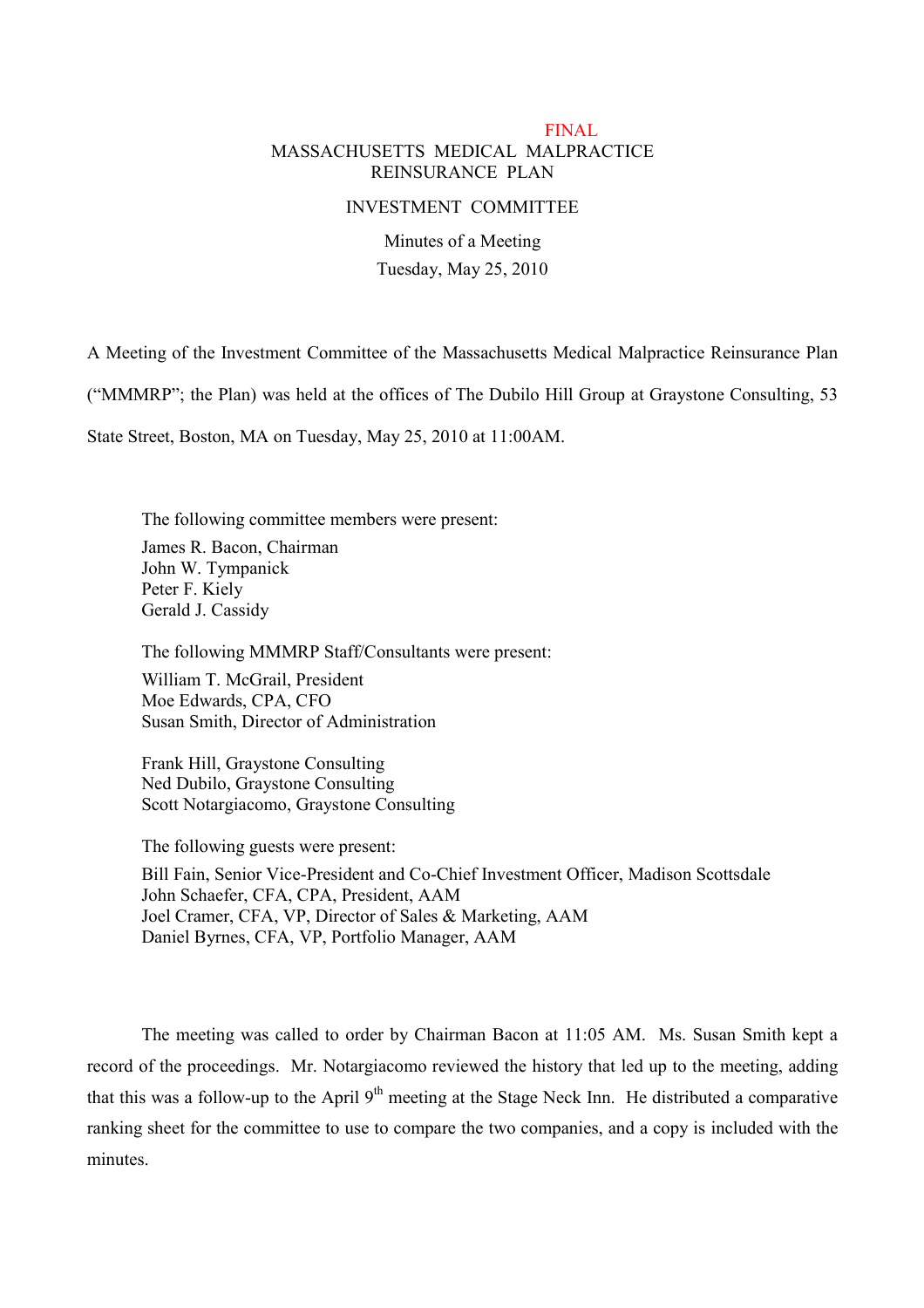#### 1. Madison Scottsdale Presentation

Mr. Notargiacomo introduced Bill Fain from Madison Scottsdale. Mr. Fain distributed an informational packet which provided an overview of the firm, adding that Madison Investment Advisors, Inc. has 80 employees and \$15 billion under management. He continued that Madison Scottsdale has \$1.8 billion primarily in fixed income and that they focus strictly on managing insurance company assets. He pointed out that they have a steady client base and that the fund managers are accessible to all clients. He continued to review other topics such as management, resources, proprietary models, communication, investment selection and asset allocation. Mr. Fain fielded questions as necessary. In addition, Mr. Fain distributed a MMMRP investment packet dated April 30, 2010 which included performance review and an overview of the portfolio. After his presentation, Mr. Fain left the meeting and the committee took a 10 minute recess.

## 2. Minutes

Minutes to the previous meeting dated April 9, 2010 had been distributed. A **motion** was made by Mr. Tympanick and seconded by Mr. Kiely to approve the minutes. The motion passed unanimously.

#### 3. AAM Presentation

Mr. Notargiacomo introduced the three representatives from AAM: John Schaefer, CFA, CPA, and President, Joel Cramer, CFA, VP, Director of Sales & Marketing and Daniel Byrnes, CFA, VP, Portfolio Manager. They distributed an informational packet on their firm and introduced themselves, providing their titles and length of service at AAM. They noted that they have 46 employees, \$15B under management and a focus on insurance company clients. In addition they further pointed out that the median portfolio is \$5.5M and they are all in one location in Chicago. Mr. Byrnes noted that he would be the day-to-day contact if MMMRP were to work with AAM. The trio took turns reviewing the contents of their informational packet, including topics such as clients, core values, customized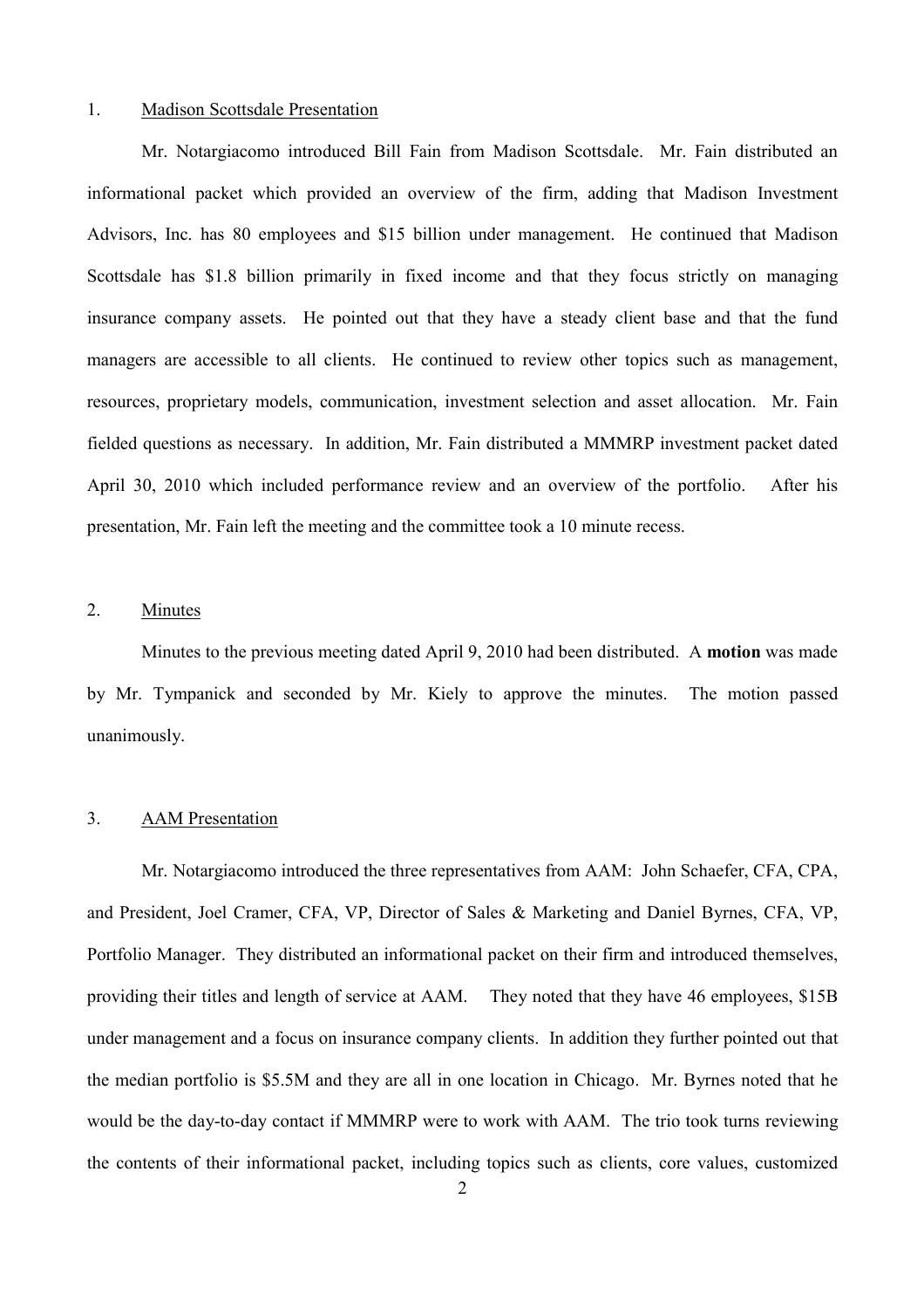approach, growth, communication, process, value views, risk management, sectors, bonds, reporting and tax analysis. They pointed out that they have a seven person corporate research team, including dedicated ratings analysts. They also provided a sample portfolio recommendation, noting that they would customize a portfolio for MMMRP based on further input. They further pointed out that their average client portfolio has over 100 holdings. The AAM representatives fielded questions as necessary. They also distributed a MMMRP investment overview packet dated May 25, 2010. Lastly, they reviewed the fees as presented on page 41 of their informational packet, noting the difference in price if hired by both MMMRP and HMIC.

### 4. Review of Information

After the AAM presentation, the three AAM representatives, as well as Mr. Edwards and Mrs. Smith, left the meeting. The remaining committee members and Graystone Consulting representatives discussed the comparative strengths and weaknesses of both firms and their respective presentations.

## 5. Further Action

The Committee agreed to do the following further research and reconvene in July to come to a decision on retaining Madison, replacing them with AAM, or considering other alternatives:

- A.) Mr. McGrail will contact the Pennsylvania AAM client reference & provide feedback via email.
- B.) Mr. McGrail will discuss the presentations with Mr. Edwards who departed early.
- C.) Graystone will contact Madison to ask if they would consider 'aggregating' the fee schedules for HMIC & MRP.
- D.) One of the members will contact another Madison client reference for perspective